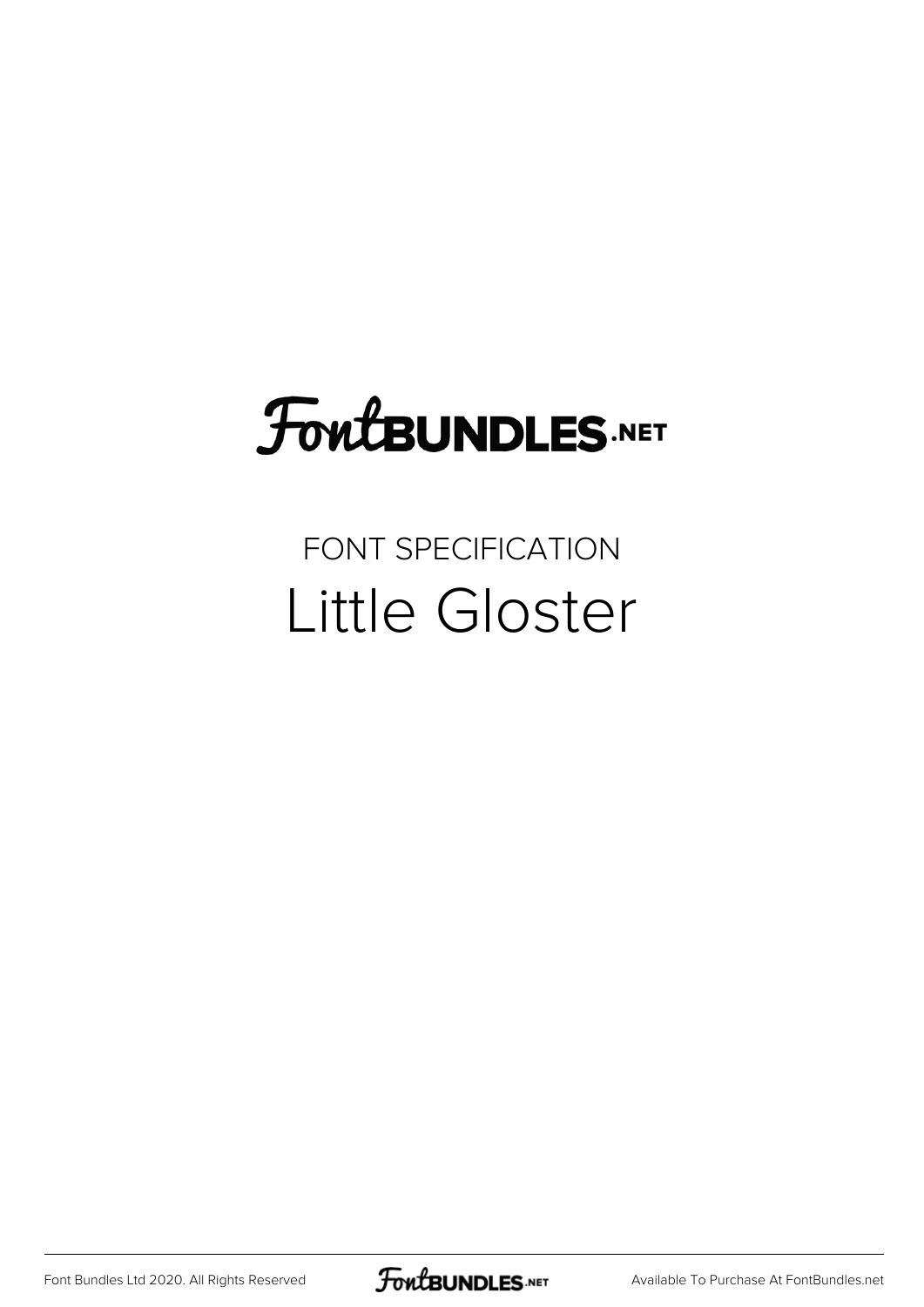#### Little Gloster - Regular

**Uppercase Characters** 

## ABCDEFGHIJKLMNOPQRSTUVW  $XY7$

Lowercase Characters

## abcdefghijklmnopqrstuvwxyz

**Numbers** 

#### 0123456789

Punctuation and Symbols



#### All Other Glyphs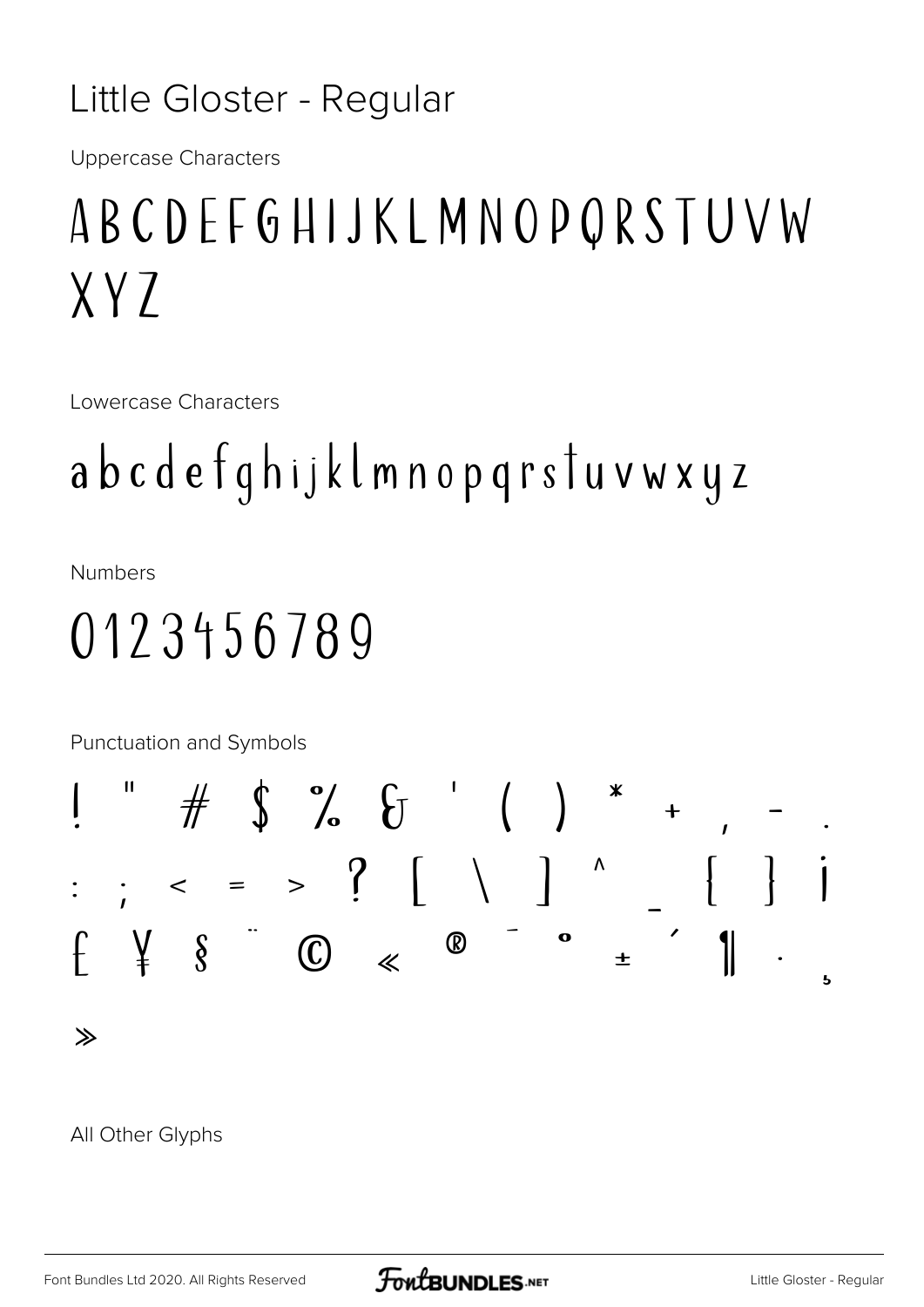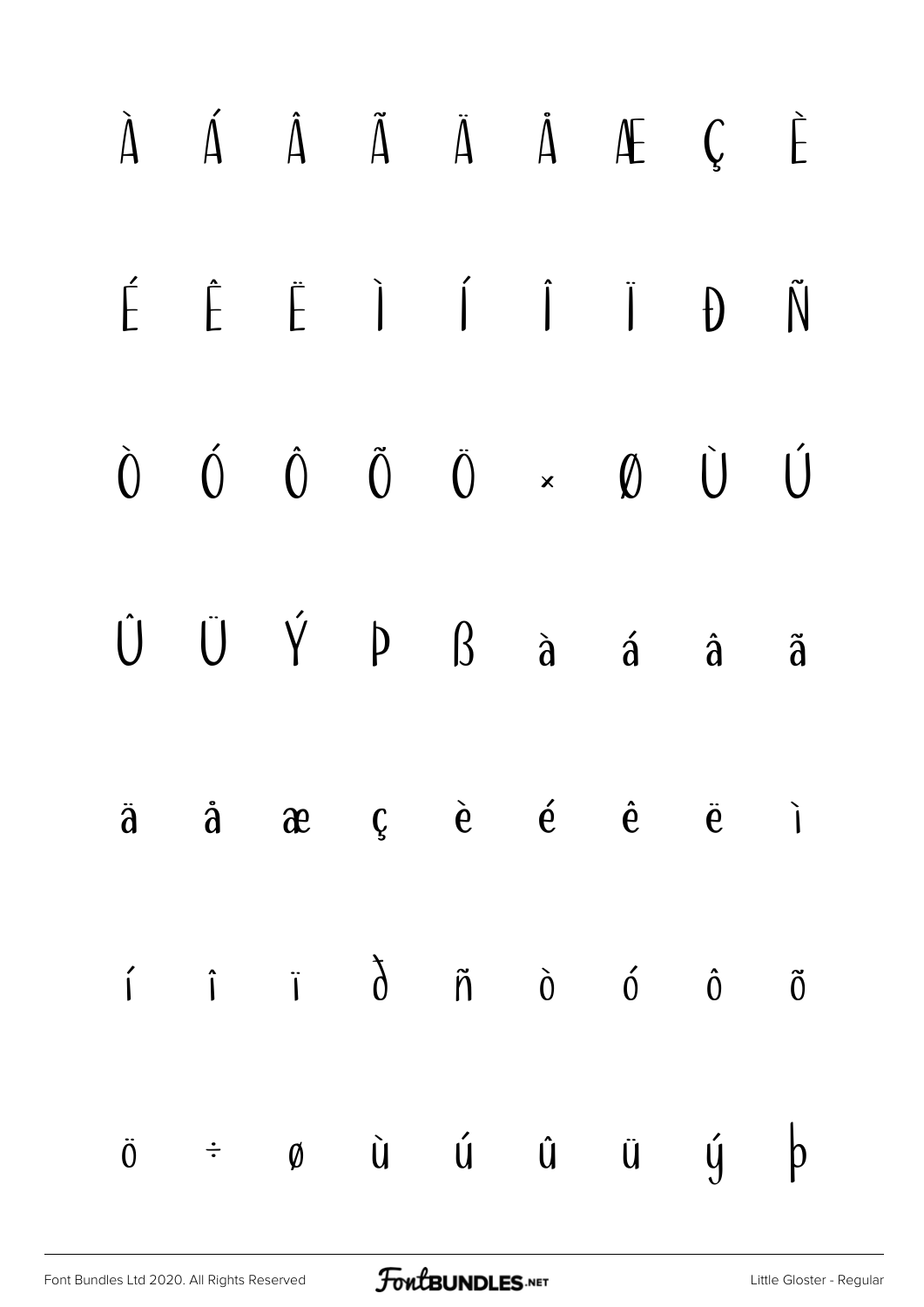|  |  |  | $\begin{array}{ccccccccccccccccc} \bar{y} & \bar{A} & \bar{a} & \bar{A} & \bar{a} & A & a & \bar{C} & c \end{array}$                                                         |  |
|--|--|--|------------------------------------------------------------------------------------------------------------------------------------------------------------------------------|--|
|  |  |  | $\begin{array}{ccccccccccccc} \dot{C} & \dot{C} & \dot{C} & \dot{C} & \dot{D} & d' & \hat{D} & d & \bar{E} \end{array}$                                                      |  |
|  |  |  | $\begin{array}{cccccccccccccc} \bar{e} & \dot{E} & \dot{e} & \bar{E} & e & \dot{\tilde{E}} & \dot{e} & \dot{\tilde{\theta}} & \ddot{g} \end{array}$                          |  |
|  |  |  | $\begin{array}{ccccccccccccc} \dot{\mathfrak{g}} & \dot{\mathfrak{g}} & \mathfrak{g} & \mathfrak{g} & \mathfrak{h} & \mathfrak{h} & \mathfrak{l} & \mathfrak{l} \end{array}$ |  |
|  |  |  | $i$ j j $K$ $k$ $L$ $i$ $\downarrow$ $l$                                                                                                                                     |  |
|  |  |  | $L'$ $L'$ $t$ $\acute{\text{N}}$ $\acute{\text{n}}$ $\acute{\text{N}}$ $\acute{\text{n}}$ $\acute{\text{N}}$                                                                 |  |
|  |  |  | $\check{n}$ $\bigwedge$ $\eta$ $\bar{0}$ $\bar{0}$ $\tilde{0}$ $\tilde{0}$ $\tilde{0}$ $\tilde{C}$ $\alpha$                                                                  |  |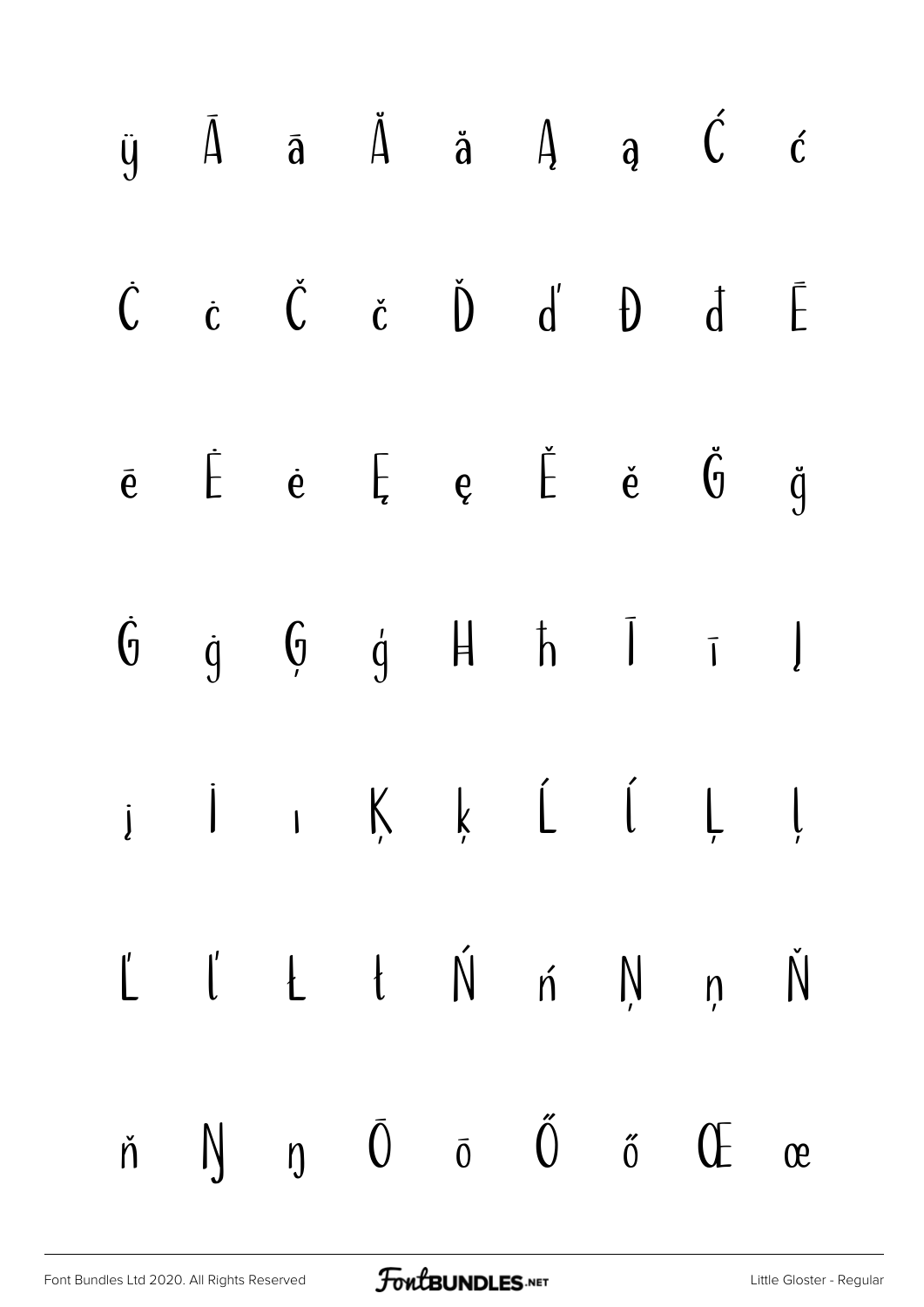